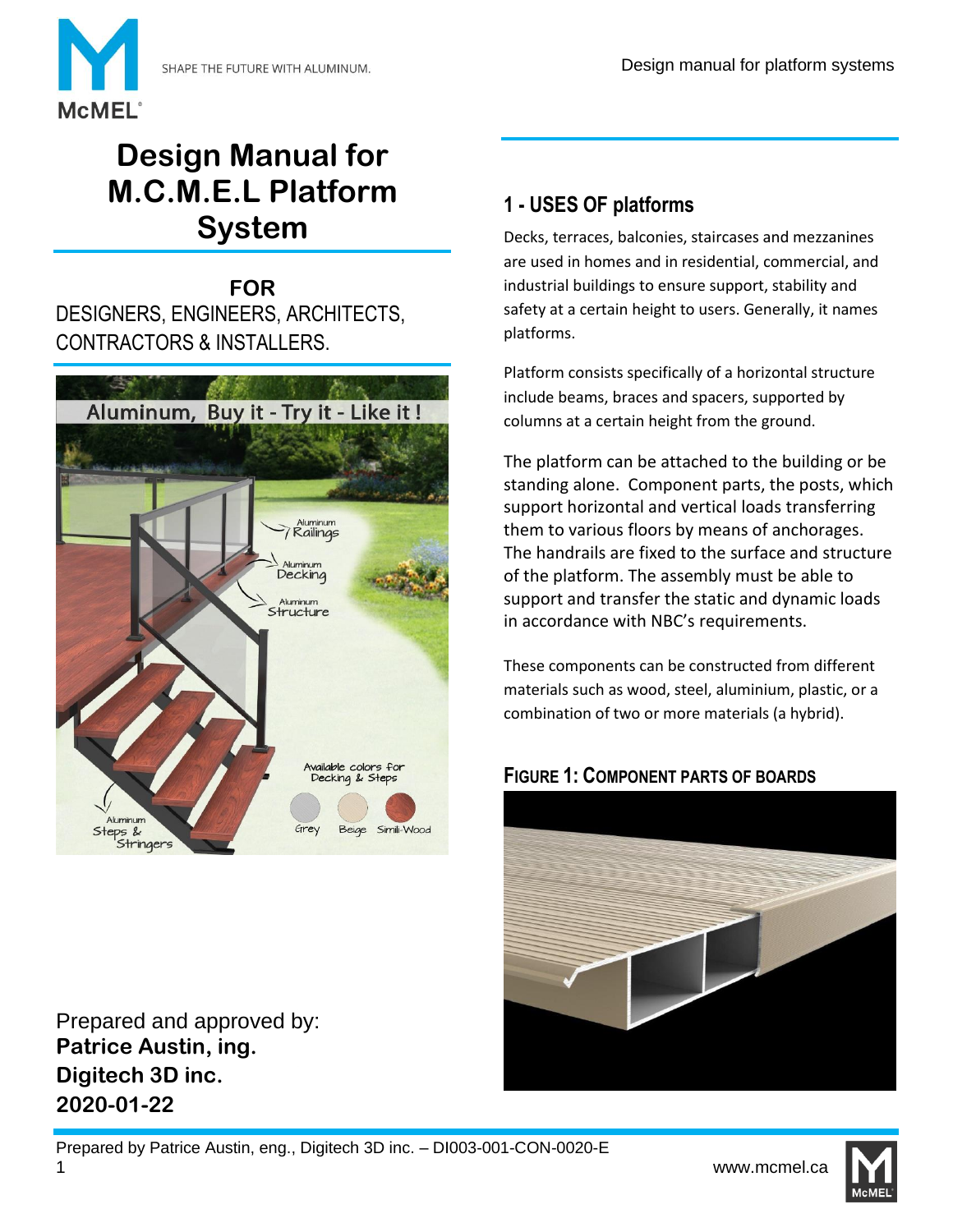

Aluminium components have several advantageous characteristics such as resistance to corrosion and bad weather, higher mechanical resistance and are relatively lightweight. Notably for these reasons, aluminium structure systems are widely used in the construction industry for the external perimeters of balconies, footbridges, staircases, etc.

M.C.M.E.L. is a family business that encourages a creative environment, and is always up-to-date on the newest industry developments so as to offer innovative products to its clients. The company distinguishes itself by offering products that are within reach of all budgets while recognized for their elegance, durability, ease of installation, and low maintenance.

This manual is a design and installation guide for engineers, architects, designers, and installers of aluminium and wooden platform structure recovered with aluminium boards. In this way, installers can determine the type of beams and spacing between them, the arrangement of component parts comprised in the system and the specifications for all anchoring as required.

Following codes are applicable in Platform system design:

- National Building code of Canada 2010
- Ontario Building Code 2012
- CAN/CSA-S157-05/S157.1-05 (R2010) Strength Design in Aluminum

# **2 - M.C.M.E.L PLATFORM SYSTEMS**

M.C.M.E.L. offers a platform system including boards and aluminum structure. It suits many applications as platform, deck, mezzanine, balcony and staircase. The structure can be designed with wood or with M.C.M.E.L aluminum extrusions in convenience with Canadian standards. Boards are maiden in aluminum with M.C.M.E.L exclusive extrusions.

# **FIGURE 2: M.C.M.E.L WOOD COLOR BOARD**



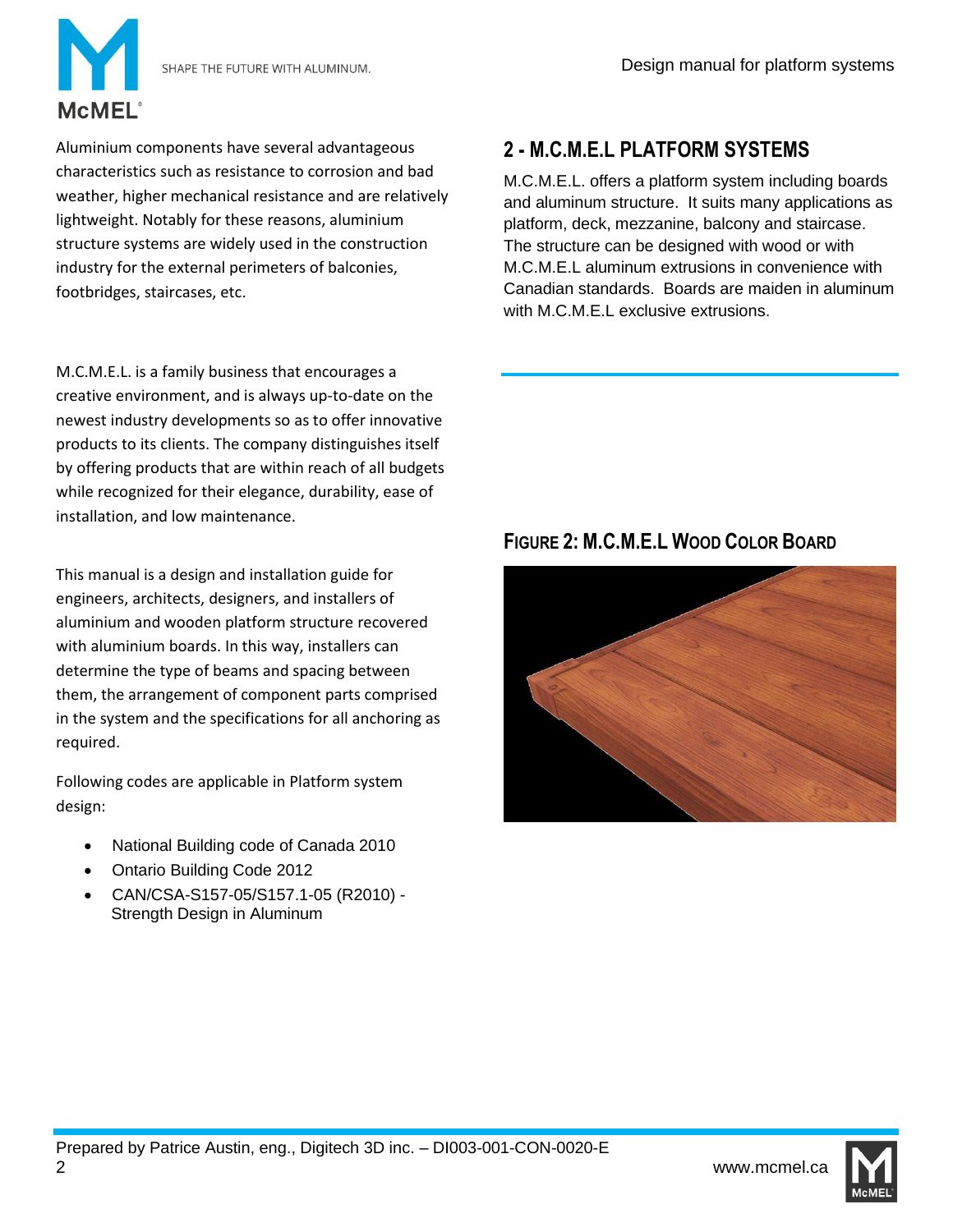

## **FIGURE 3: M.C.M.E.L EXCLUSIVE EXTRUSIONS**



## **FIGURE 4: M.C.M.E.L EXCLUSIVE EXTRUSIONS**



# **FIGURE 5: M.C.M.E.L EXCLUSIVE CLOSED BOARDS**











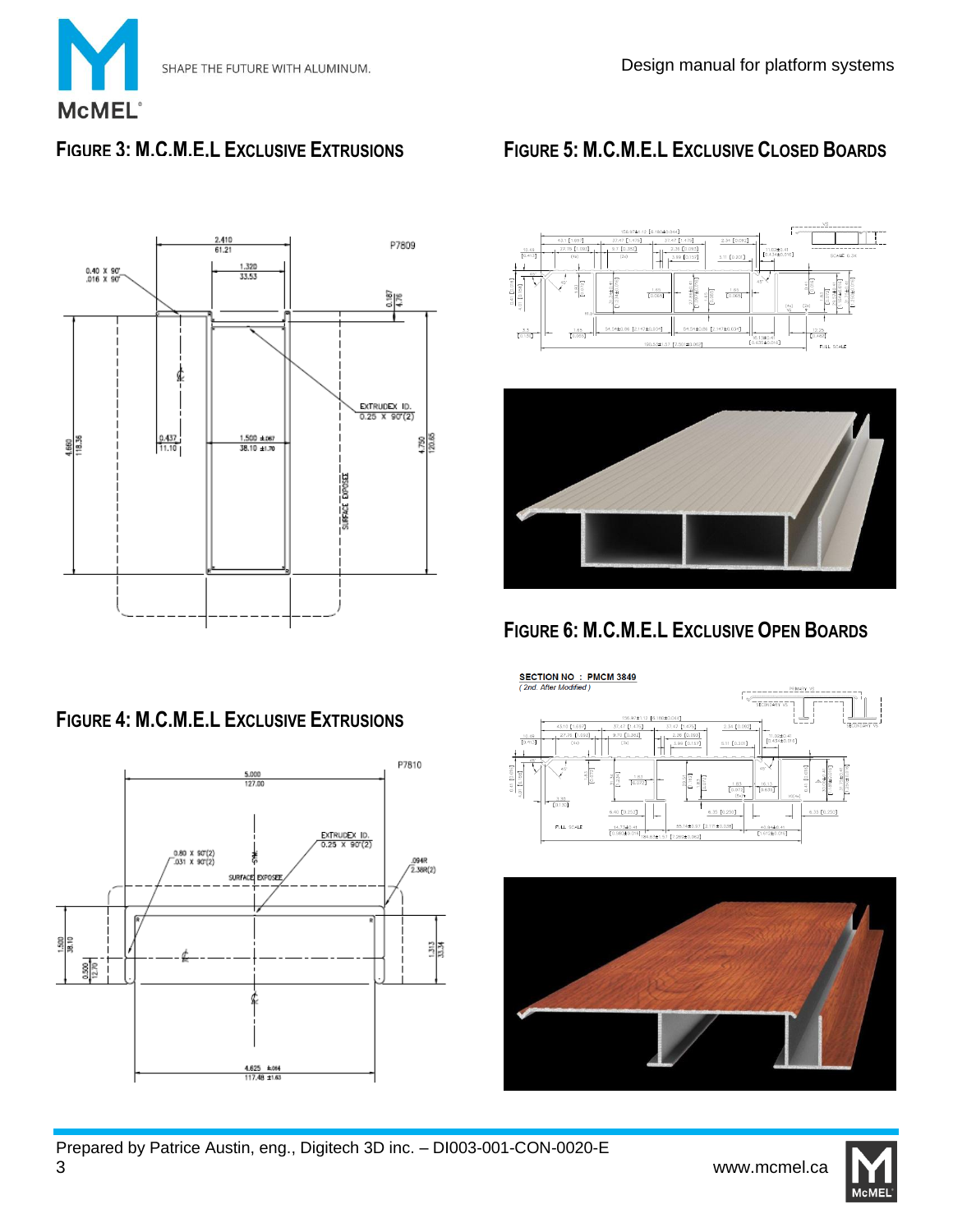

# **INSTALLATION RECOMMANDATIONS**

# **3 - DESIGN PROCEDURE**

#### **3.1 LOADS**

**McMEL** 

For residential application under 3 levels structure, loads applied on the decking systems, according to NBC 2010 and Ontario Building Code 2012, are 55 psf (Dead Load = 40 psf + Live Load = 15 psf). Loads considered are the excess loads due to usage. Permanent load, dynamic load and snow load are considered in this load case.

Please note these loads are specified in this manual for wooden and aluminum structure for residential applications. Designer shall consult M.C.M.E.L for further information or different applications.

## **4 - STRUCTURAL DESIGN**

The load distribution and the structural analysis of the different railing systems are determined in accordance with the following parameters:

- Horizontal area of the platform;
- Number of column support the platform;
- Distance between supporting columns.
- Type of material of the structure (wood or M.C.M.E.L. aluminum extrusions.

Structural design and verification has been performed according CAN/CSA-S157-05/S157.1-05 (R2010) - Strength Design in Aluminum and wooden structure, According to the Ontario Building Code 2012 and NBC 2010.

# **5 - DESIGN STAGE OF RAILING SYSTEMS**

- 1. Determine dimensions of the platform (Span A and Span B;
- 2. Determine the number of column on each span to find distance between them;
- 3. Choose distance between beam or length of braces (16 or 24 inches);
- 4. Choose type of structure:
	- a. For Aluminum structure, use DI003-006\_MEP-9003\_D;
	- b. These documents are provided by M.C.M.E.L.'s team to distributors, engineers, architects, contractors. You can see the first page of each document in figures 7 and 8, below.
- 5. According to the load combinations and dimension, evaluate components and assembly to respect Ontario Building Code 2012 and NBC 2010;

#### **FIGURE 7: DI003-006\_MEP-9003\_C**

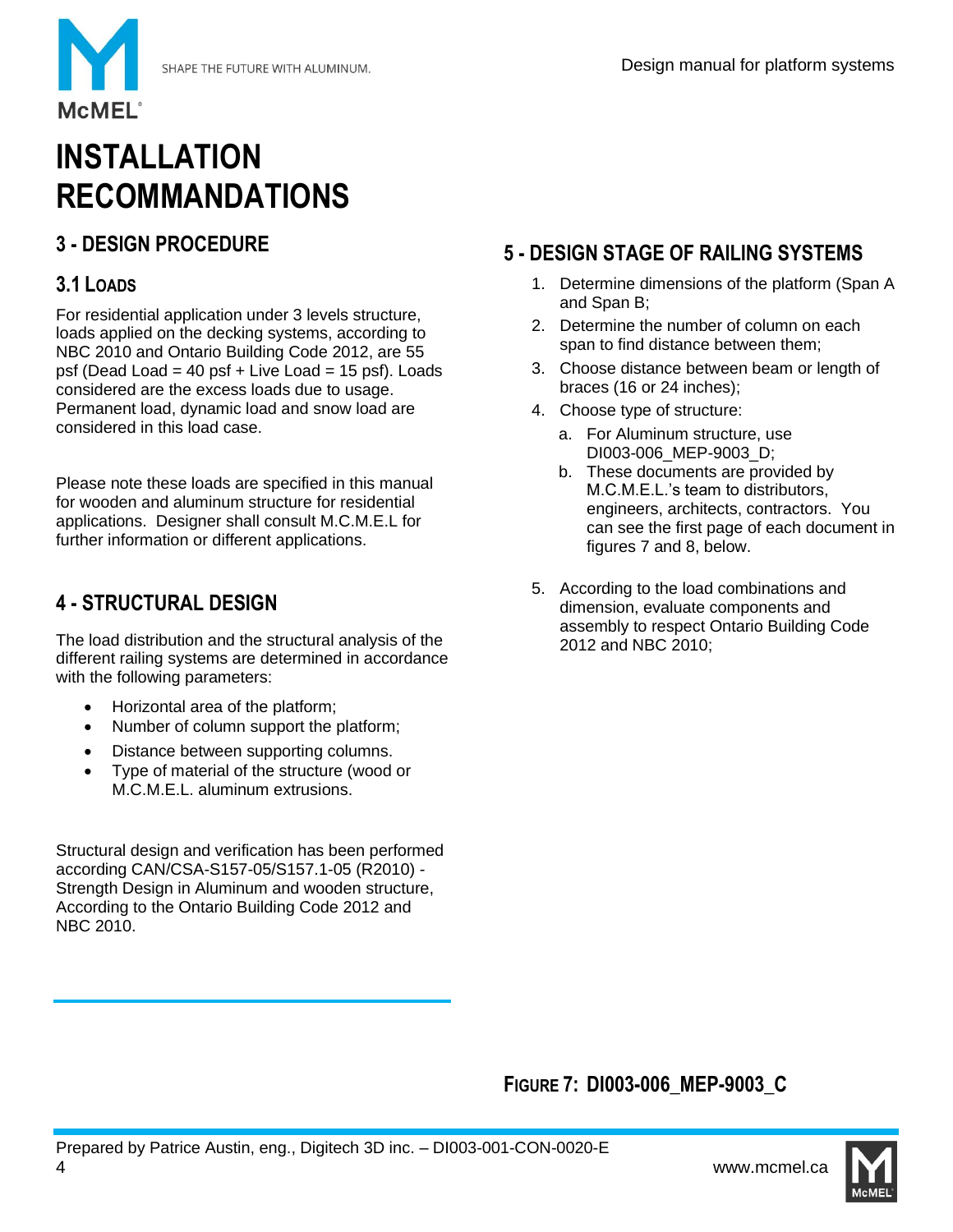SHAPE THE FUTURE WITH ALUMINUM.



|   | 8                                                                                                                                                                                      | 7                                                                         | 6               | S |                        | $\boldsymbol{4}$     |                                                                      | 3                                                                             |                                                 |                                      | $\mathbf{2}$                                                                 |                                                                                                                                                                                                                                     |   |
|---|----------------------------------------------------------------------------------------------------------------------------------------------------------------------------------------|---------------------------------------------------------------------------|-----------------|---|------------------------|----------------------|----------------------------------------------------------------------|-------------------------------------------------------------------------------|-------------------------------------------------|--------------------------------------|------------------------------------------------------------------------------|-------------------------------------------------------------------------------------------------------------------------------------------------------------------------------------------------------------------------------------|---|
|   |                                                                                                                                                                                        |                                                                           |                 |   |                        |                      |                                                                      | <b>TABLE 1: FLOOR DIMENSION</b>                                               |                                                 |                                      | Drawn by:                                                                    |                                                                                                                                                                                                                                     |   |
|   | Notes:<br>The header joist must be directly<br>L<br>above the columns for the<br>dimension "D" in Table 1 to be<br>valid. (shape 2)                                                    |                                                                           |                 |   | $\sqrt{C}$             |                      | <b>MAXIMUM SPACE</b><br><b>BETWEEN SECONDARY</b><br>JOIST (SHAPE 1): | MAXIMUM<br>SPACE<br><b>BETWEEN</b>                                            | MAXIMUM SPACE<br><b>BETWEEN COLUMNS:</b><br>D   |                                      |                                                                              | Digitech3D Inc.<br>608 Marie-Victorin<br>Verchères.                                                                                                                                                                                 |   |
| D | The shape 3 must be used in<br>$\overline{2}$<br>as the view at the page 4.<br>3.<br>The position and the spacing of<br>the columns must be ajusted<br>when a staircase is attached to | addition to the standard structure                                        |                 |   | BALCONY<br>DEPTH:<br>A | SHAPE 4              | PLANKING: PIANKING:<br>SHAPE 5                                       | MAIN JOIST<br>(SHAPE 1):<br>c                                                 | <b>EXTERIOR</b><br>JOIST:<br>SHAPE <sub>2</sub> | <b>EXTERIOR</b><br>JOIST:<br>SHAPE 3 | At the demand of:                                                            | QC, JOL 2RO<br>T. 514 821-1787<br><b>HEADQUARTERS</b>                                                                                                                                                                               | D |
|   | the structure. The dimension "D"<br>must be reduced.<br>The connections shown in the<br>4.                                                                                             |                                                                           |                 |   | 48<br>54<br>60         | 24.0<br>27.0<br>30,0 | 24,0<br>27,0<br>30,0                                                 | 20,0<br>20,0<br>20,0                                                          | 126,9<br>119.7<br>113,5                         | 177.1<br>169,2<br>160,6              |                                                                              | 500 rue Isidore Dagenais<br>St-Roch-de-l'Achigan<br>QC, JOK 3HO                                                                                                                                                                     |   |
|   | valid.<br>5.<br>Every deck must have a side                                                                                                                                            | following page must be respected<br>for the dimensions in Table 1 to be   |                 |   | 66<br>72               | 33.0<br>36,0         | 33.0<br>36,0                                                         | 20.0<br>20,0                                                                  | 108.2<br>103,6                                  | 153.1<br>146,6                       | McMEL'T. 450-588-2415                                                        | <b>ROFESSIONAL</b>                                                                                                                                                                                                                  |   |
|   | anchored to a wall. This also<br>applies to a deck with multiple<br>floors.<br>6.                                                                                                      |                                                                           |                 |   | 78<br>84<br>90         | 26.0<br>28.0<br>30,0 | 26,0<br>28.0<br>30,0                                                 | 16,0<br>16.0<br>16,0                                                          | 99.6<br>96.0<br>92,7                            | 140,8<br>135.7<br>131,1              |                                                                              | 2000122<br><b>P.J.Y. AUSTRA</b>                                                                                                                                                                                                     |   |
|   | about column and guard<br>dimensionning to complete the<br>deck selection.                                                                                                             | It is important to use this document<br>in conjunction with the documents |                 |   | 96<br>102              | 30,0<br>30,0         | 30,0<br>30,0                                                         | 16.0<br>12.0                                                                  | 89.8<br>87.1                                    | 126,9<br>123,1                       |                                                                              |                                                                                                                                                                                                                                     |   |
| c |                                                                                                                                                                                        |                                                                           |                 |   | 108<br>114<br>120      | 30,0<br>30,0<br>30.0 | 30,0<br>30,0<br>30.0                                                 | 12,0<br>12,0<br>12.0                                                          | 84.6<br>82.4<br>80.3                            | 119,7<br>116,5<br>113.5              | Owner:                                                                       | <b>VCE OF ON</b><br><b>MCMEL</b>                                                                                                                                                                                                    | C |
|   |                                                                                                                                                                                        | B                                                                         | B               |   | 126<br>132             | 30,0<br>30.0         | 30,0<br>30.0                                                         | 12.0<br>12,0                                                                  | 78.3<br>76,5                                    | 110,8<br>108,2                       | Project manager:<br>Architect <sup>[s]</sup> :                               |                                                                                                                                                                                                                                     |   |
|   | C                                                                                                                                                                                      |                                                                           |                 |   | 138<br>144             | 30.0<br>30.0         | 30.0<br>30.0                                                         | 12,0<br>12.0                                                                  | 74,9<br>73.3                                    | 105.9<br>103.6                       | General entrepreneur:<br>Project:                                            |                                                                                                                                                                                                                                     |   |
|   |                                                                                                                                                                                        |                                                                           | <b>FLOORING</b> |   |                        | <b>SHAPE</b>         | <b>TABLE 2: PROFILE</b><br><b>VIEW</b>                               | PROPERTIES                                                                    |                                                 |                                      | <b>IMPERIAL</b>                                                              | TOLERANCES, IF NOT INDICATED:<br><b>METRIC</b>                                                                                                                                                                                      |   |
| B |                                                                                                                                                                                        | DID<br>ь                                                                  |                 |   |                        | $\mathbf{1}$         |                                                                      | $A = 1.16$ po2<br>$A = 748$ mm2                                               |                                                 |                                      | $x = \frac{10.25^{\circ}}{10.1^{\circ}}$<br>$+0.01$<br>XXX.<br>x.xxx ±0.002" | $+6$ mm<br>xx ±0.5mm<br>±0.05mm<br>xxx<br><b>KNOCK</b><br><b>#0.005mm</b>                                                                                                                                                           |   |
|   |                                                                                                                                                                                        |                                                                           | $(C-TO-C)$      |   |                        |                      | $V - 15226$                                                          | $I = 3.08$ po2<br>$= 1.28E + 6$ mm4<br>$A = 1.42$ po2                         |                                                 |                                      | Legal Notices:                                                               | ANGLES #1/2"<br>MACHINED SURFACE HNISH 125 Mu In./<br>1. This drawing is the intellectual property of Digitech3D<br>Inc. Any reproduction is prohibited and punishable.                                                             |   |
|   |                                                                                                                                                                                        |                                                                           | C<br>$[C-TO-C]$ |   |                        | $\overline{2}$       | S-15267                                                              | $A = 916$ mm2<br>$= 4.73$ po2<br>$= 1.96E + 6$ mm4                            |                                                 |                                      | be used for construction purposes.                                           | 2. Only an engineer-seated drawing with the "POUR"<br>FABRICATION" ("FOR BUILDING" in french) mention can<br>3. No measurement may be taken directly on the<br>drawing. Please refer to the dimensions given in the                 |   |
|   |                                                                                                                                                                                        |                                                                           |                 |   |                        | 3                    | S-15267 x2                                                           | $A = 2.84$ po2<br>$A = 1832$ mm2<br>$= 9,46$ po4<br>$= 3,92E+6$ mm4           |                                                 |                                      | drawing.<br>included in the drawing.                                         | 4. Digitech3D Inc is not responsible for modifications not<br>5. The informations included in the drawing are specific<br>to this project. The drawing can not be used for other<br>purposes without the consent of Digitech3D Inc. |   |
|   |                                                                                                                                                                                        |                                                                           |                 |   |                        |                      | $V - 15148$                                                          | $A = 1.22$ po2<br>$A = 787$ mm2                                               |                                                 | <b>REFERENCE ONLY</b>                | dentification<br><b>CONTRACTOR</b>                                           | <b>STRUCTURE</b><br>DI003-006 MEP-9003                                                                                                                                                                                              |   |
| Α |                                                                                                                                                                                        | А                                                                         |                 |   |                        | $\overline{4}$       | M8061                                                                | $= 0.32$ po2<br>$I = 1.33E + 5$ mm4                                           |                                                 |                                      | Approved by<br><b>DOWN TW</b><br>M. CARDINAL                                 | 2019-05-29                                                                                                                                                                                                                          |   |
|   |                                                                                                                                                                                        | (Overall dimension)                                                       |                 |   |                        | 5                    |                                                                      | $A = 0.85$ po2<br>$A = 548$ mm2<br>$= 0.15$ po2<br>PMCM 3849   I= 6.24E+4 mm4 |                                                 |                                      | <b>Modeled by:</b><br>P.AUSTIN<br>MotorialE                                  | <b>Villa</b><br>2019-05-29<br>B<br>D<br><b>Scote</b>                                                                                                                                                                                |   |
|   | $\mathbf{a}$                                                                                                                                                                           | $\overline{7}$                                                            | ٨               | 5 |                        | $\Delta$             |                                                                      | 3                                                                             |                                                 |                                      | $\overline{2}$                                                               | 1:50<br>$2$ of $4$                                                                                                                                                                                                                  |   |

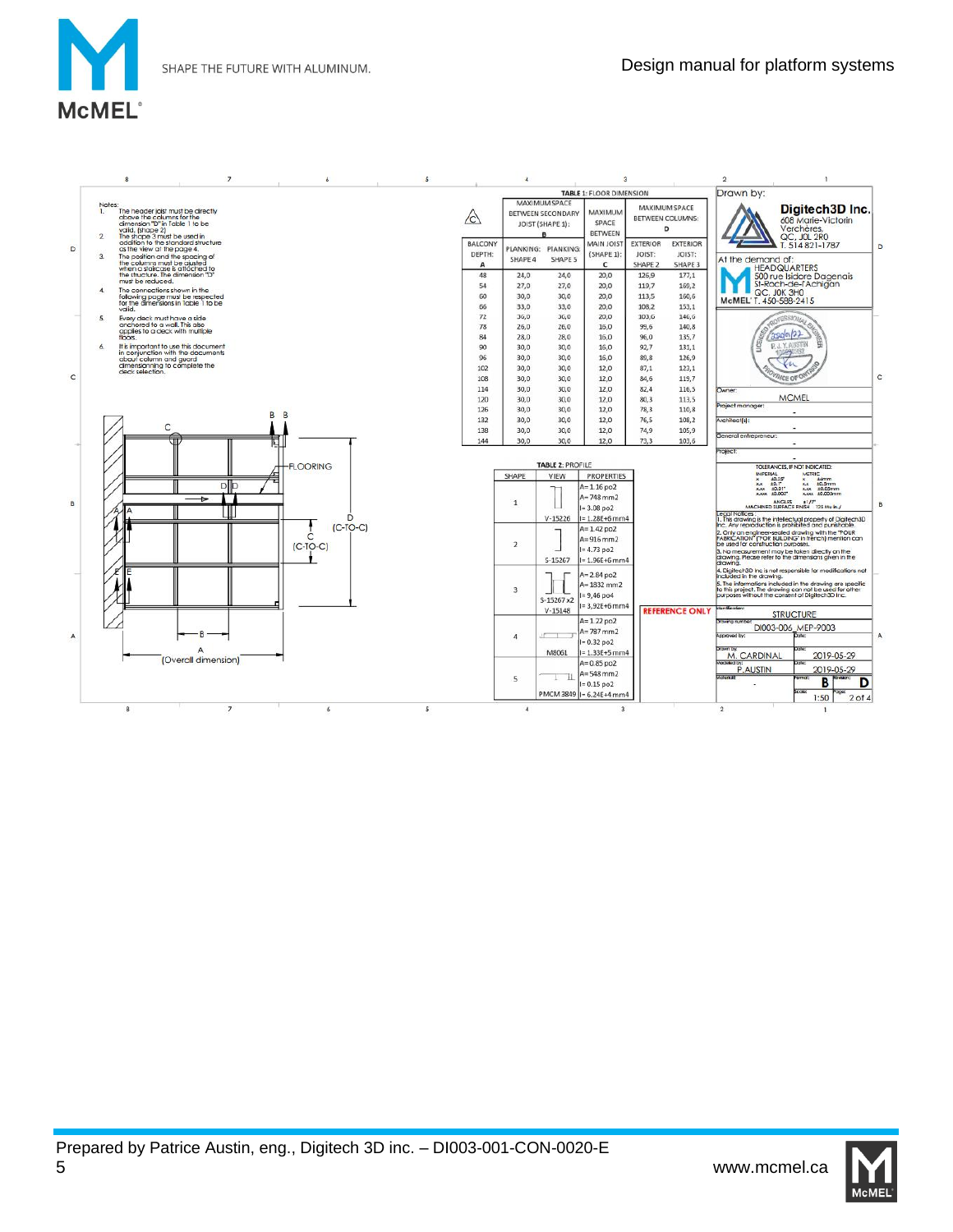

# **DESIGN AND TECHNICAL INFORMATION ABOUT COMPONENTS**

# **6 - PHYSICAL PROPERTIES**

Conforming to CSA standard S175-05 calculation of aluminium structures, the physical characteristics of aluminium alloys are the following:

- Modulus of elasticity, E= 70,000 MPa
- Shearing module, G= 26,000 MPa
- Linear coefficient of thermal expansion, α = 24 x 10-6 /°C
- Poisson coefficient, ν =0,33
- Density,  $ρ = 2700 kg/m3$

The properties of the sections of the component parts used for M.C.M.E.L platform systems are showed in tables 1, 2 and 3. The mechanical and physical properties of components of the railing system are used in order to evaluate the bearing capacity of these component against the stress of the external loads imposed by Codes.

# **7 - MECHANICAL PROPERTIES**

Mechanical properties of the railing system components used in M.C.M.E.L products are in accordance with the CAN/CSA-S157-05/S157.1-05 R2010) - Strength Design in Aluminum and appeared in table 3.

**TABLE 1: SECTION PROPERTIES OF EXTRUSIONS (SEE FIGURES 3 TO 6 FOR EXAMPLES OF DRAWINGS)**